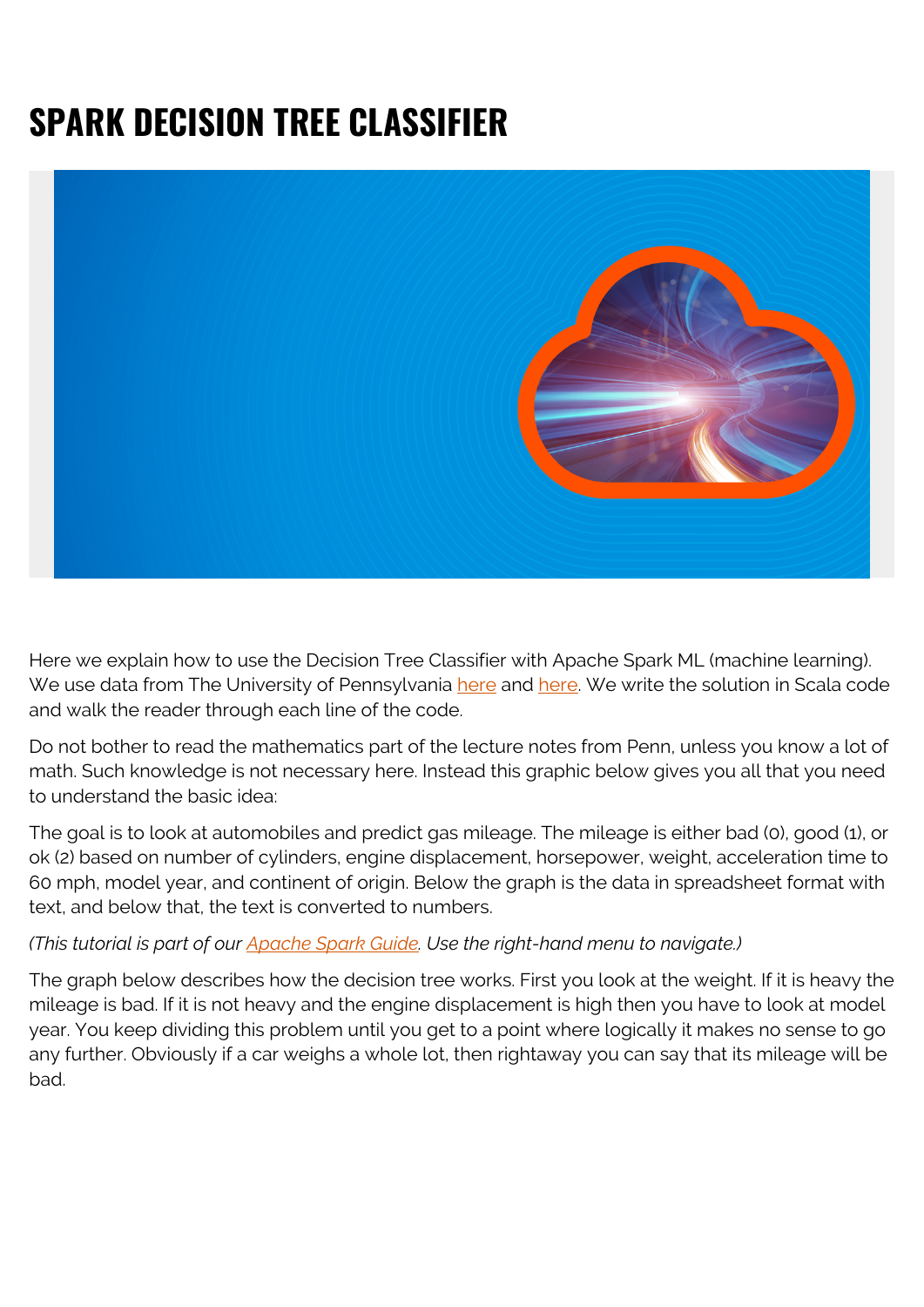



Here is the data with column headings.

|       | mpg cylinders displacement horsepower weight acceleration modelyear maker |     |      |      |    |         |
|-------|---------------------------------------------------------------------------|-----|------|------|----|---------|
| Bad 8 | 350                                                                       | 150 | 4699 | 14.5 | 74 | America |
| Bad 8 | 400                                                                       | 170 | 4746 | 12   | 71 | America |
| Bad 8 | 400                                                                       | 175 | 4385 | 12   | 72 | America |
| Bad 6 | 250                                                                       | 72  | 3158 | 19.5 | 75 | America |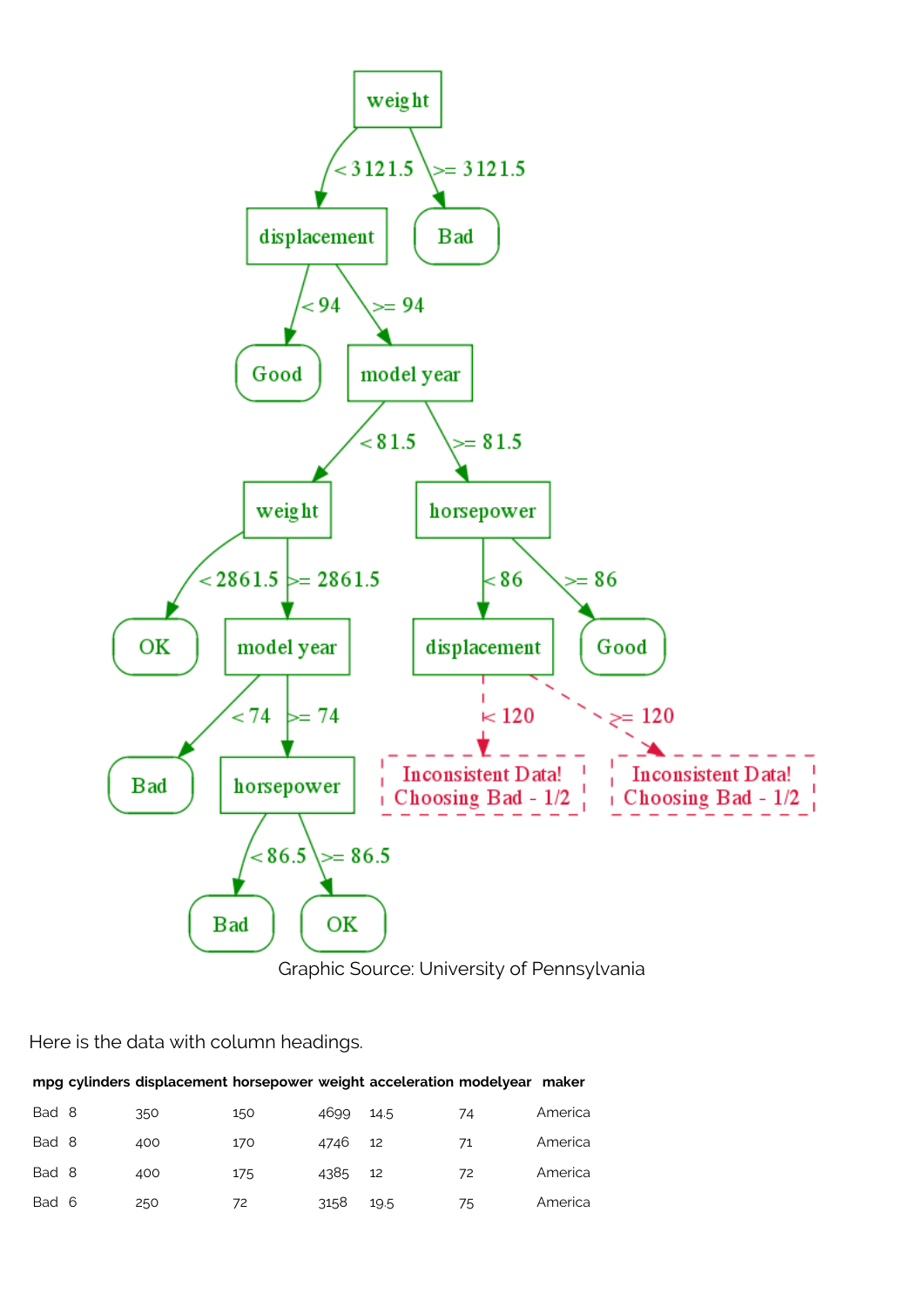| OK 4 | 121 | 98 | 2945      | 14.5 | 75 | Asia    |
|------|-----|----|-----------|------|----|---------|
| OK 6 | 232 | 90 | 3085 17.6 |      | 76 | America |
| OK 4 | 120 | 97 | 2506      | 14.5 | 72 | Europe  |

And here it is converted to numeric format so we can use it with the ML algorithm. Download that data from [here](https://alliance.seas.upenn.edu/~cis520/dynamic/2016/wiki/uploads/Lectures/data.txt) and save it to your drive or put it in Hadoop.

| O | 8 | 350 | 150 | 4699 | 14.5 | 74 | O |
|---|---|-----|-----|------|------|----|---|
| O | 8 | 400 | 170 | 4746 | 12   | 71 | O |
| O | 8 | 400 | 175 | 4385 | 12   | 72 | O |
| O | 6 | 250 | 72  | 3158 | 19.5 | 75 | O |
| O | 8 | 304 | 150 | 3892 | 12.5 | 72 | O |
| O | 8 | 350 | 145 | 4440 | 14   | 75 | O |
| O | 6 | 250 | 105 | 3897 | 18.5 | 75 | O |
| O | 6 | 163 | 133 | 3410 | 15.8 | 78 | 1 |
| O | 8 | 260 | 110 | 4060 | 19   | 77 | O |
| 1 | 4 | 97  | 75  | 2171 | 16   | 75 | 2 |
| 1 | 4 | 97  | 78  | 1940 | 14.5 | 77 | 1 |
| 1 | 4 | 98  | 83  | 2219 | 16.5 | 74 | 1 |
| 2 | 4 | 79  | 70  | 2074 | 19.5 | 71 | 1 |
| 2 | 4 | 91  | 68  | 1970 | 17.6 | 82 | 2 |
| 2 | 4 | 89  | 71  | 1925 | 14   | 79 | 1 |
| 2 | 4 | 83  | 61  | 2003 | 19   | 74 | 2 |

## **Scala Code**

Run spark-shell or create a Zeppelin notebook and paste in the code below.

```
import org.apache.spark.mllib.tree.DecisionTree
import org.apache.spark.mllib.tree.model.DecisionTreeModel
import org.apache.spark.mllib.util.MLUtils
import org.apache.spark.mllib.linalg.Vectors
import org.apache.spark.mllib.regression.LabeledPoint
import org.apache.spark.mllib.feature.Normalizer
// read the data file and split it by spaces
val data = sc.textFile("/home/walker/mileage.txt").map( l = > l.split("\\s+"))
// convert every string to doubles
var dbl = data.map (m \Rightarrow m \mod 1 \Rightarrow l \cdot tolDouble)// Here we create a Dense Vector and LabeledPoint. A Dense Vector is a
// special kind of Vector than the scala regular Vector. So use Vectors, with
an "s"// at the end. The values must be doubles. A Dense Vector cannot handle
// blank values. If we had that those, we would use a Sparse Vector.
//
// The LabeledPoint is an object with the label and features. The label
// is 0, 1, 2 or gas mileage and the features are the weight, year, etc.
val parsedData = dbl.map \{y ==val c = \text{Vectors.dense}(y(1), y(2), y(3), y(4), y(5), y(6), y(7))LabeledPoint(y(0), c)
}.cache()
```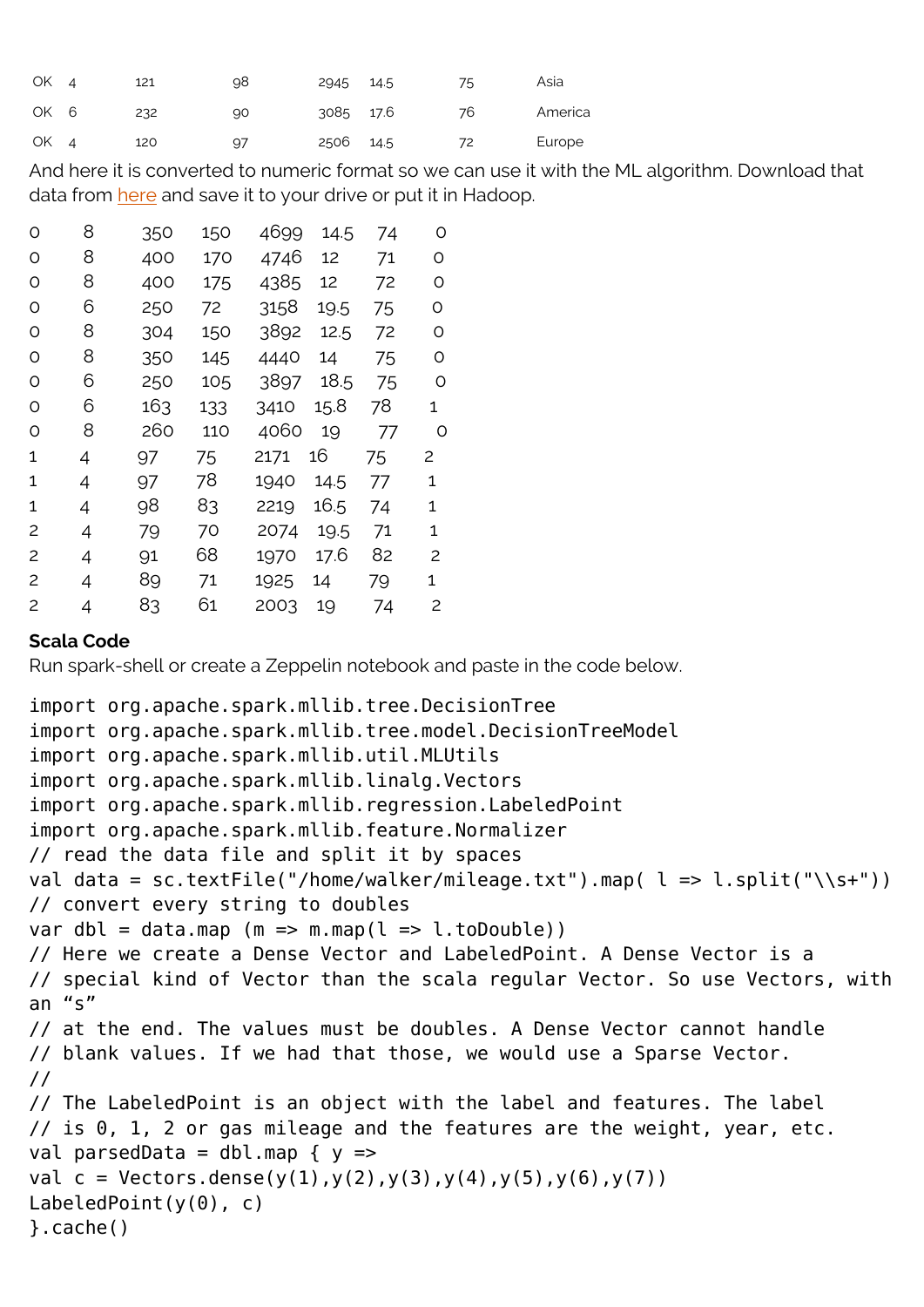```
// numClasses means number of classifications. In this case it is
// 0, 1, or 2
val numClasses = 3
// Here we say that the 6th feature is categorical with 3 possible values.
// It can be American, European, or Asian.
// The rest of the values are continuous, meaning just numbers and not
discrete
// values.
val categoricalFeaturesInfo = Map(6 -> 3)
val impurity = "gini"
val maxDepth = 9val maxBins = 7// Now feed the data into the model.
val model = DecisionTree.trainClassifier(parsedData, numClasses,
categoricalFeaturesInfo , impurity, maxDepth, maxBins)
// Print out the results
println("Learned classification tree model:\n" + model.toDebugString)
```

```
Results:
```
DecisionTreeModel classifier of depth 5 with 21 nodes

Here it says that we have 21 nodes (bottom endpoints) and 5 levels of decisions to make. For example if feature 3 (weight) is <= 2930 then we have to look at feature 1 (displacement and so on) to derive our prediction of 0, 1, 2.

```
If (feature 3 <= 2930.0)
If (feature 1 \leq 91.0)
Predict: 2.0
Else (feature 1 > 91.0)
If (feature 5 \le 81.0)
If (feature 2 \le 105.0)
Predict: 1.0
Else (feature 2 > 105.0)
If (feature 0 \le 4.0)
Predict: 0.0
Else (feature 0 > 4.0)
Predict: 1.0
Else (feature 5 > 81.0)
If (feature 2 \le 85.0)
Predict: 0.0
Else (feature 2 > 85.0)
Predict: 2.0
Else (feature 3 > 2930.0)
If (feature 3 \le 3193.0)
If (feature 2 \le 85.0)
Predict: 0.0
Else (feature 2 > 85.0)
If (feature 2 \le 105.0)
```